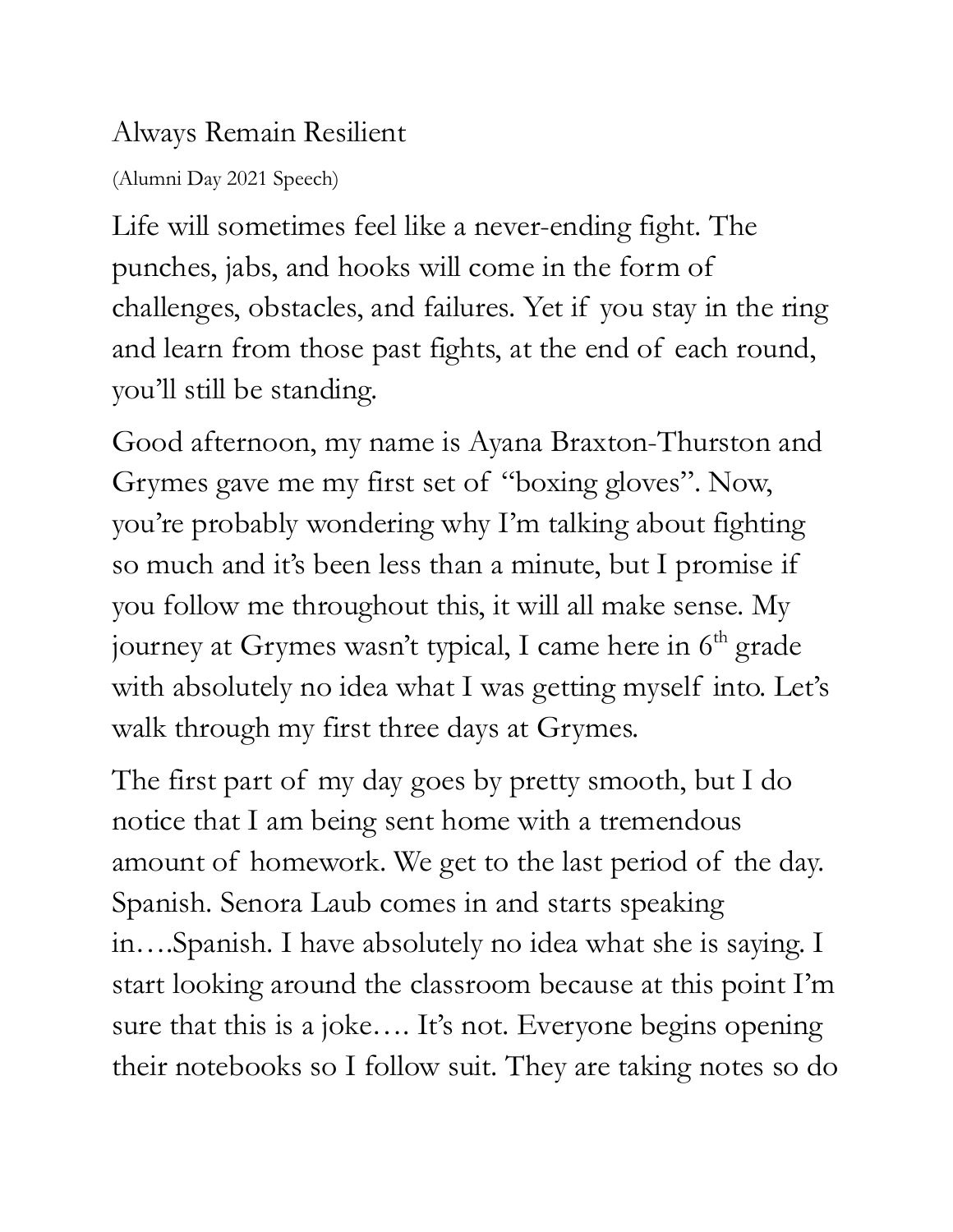I……Ayana Braxton……..September 1, 2007….Espanol………Senora Laub.

By the end of class, I'm certain that Grymes is just not the school for me. Once I get home I am a complete mess. I'm talking full on crying with hyperventilation. My parents are offering solutions but at this point the only solution I'm entertaining is to return back to the local public school system in which I am familiar.

The next morning, my mom walks me back into Grymes and we have a meeting with Dr. Work to let her know about my first day and that this just may not be the right fit for me. Dr. Work is adamant that I should stay and although my mom is sure that I should stay as well, she tells Dr. Work that I am responsible enough to make my own decisions.

So needless to say, I went to Prospect Heights Middle School the following day and had an amazing time until I went to Pre-Algebra. The teacher gave the entire class a worksheet to complete and I finished mine first. After reviewing my worksheet, she accused me of cheating. I assured her that I had not cheated and that I already learned this coursework at Grymes two days prior. After that incident which was an attack on my character, I felt uneasy.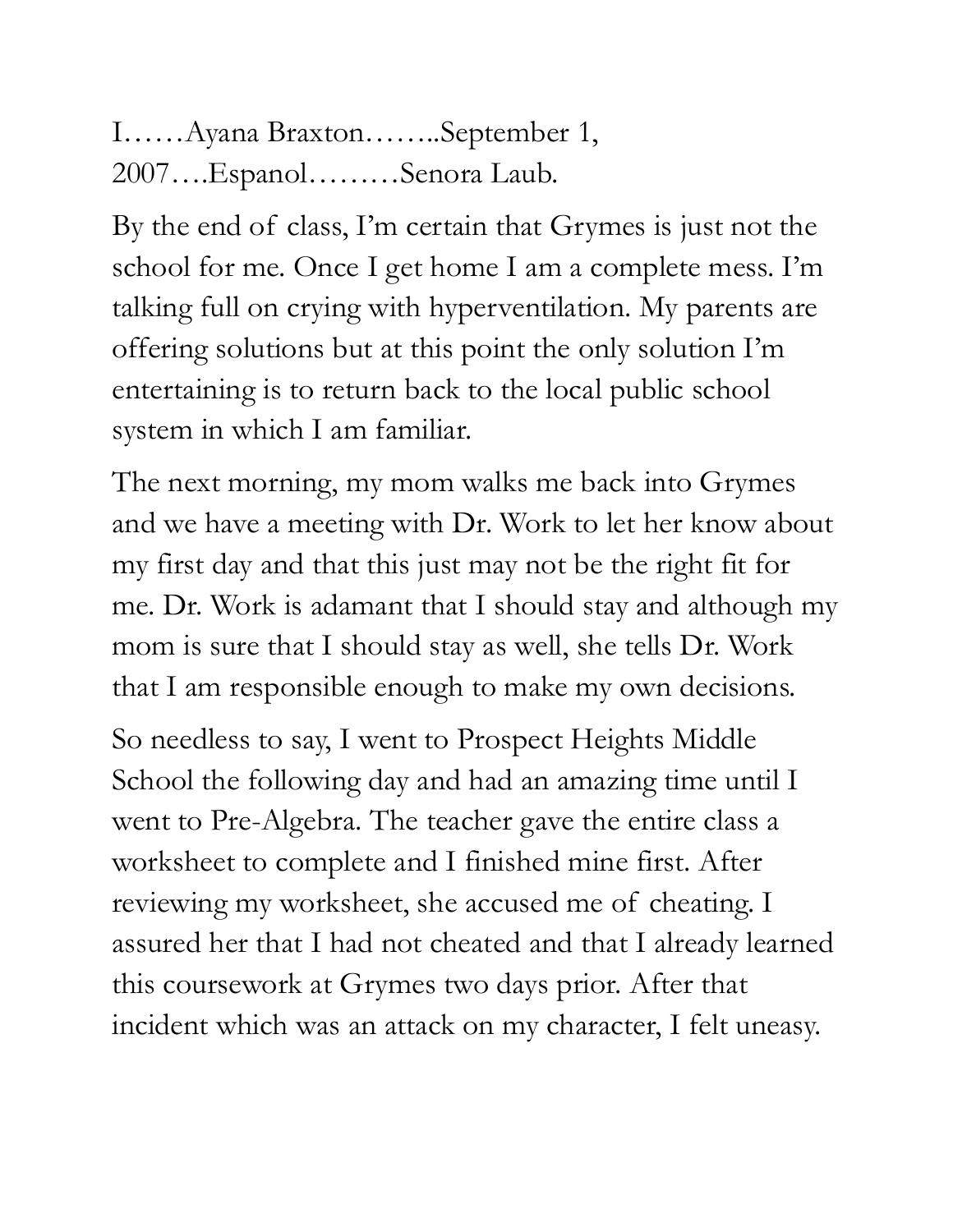It's one thing to feel defeated academically but it's another when your ethics are being questioned.

So after ONE day at Prospect Heights, I went home and told my parents that I wanted to go back to Grymes and face the challenges that I tried to run away from.

As the late General Colin Powell once said, "There are no secrets to success. It is the result of preparation, hard work, and learning from failure." So each day, I came home and worked hard to catch up to my peers. I made flashcards and studied them until I fell asleep. I conjugated verbs on the weekends. I learned and memorized concepts such as the alphabet in Spanish.

And by 7<sup>th</sup> grade year, I was placed in the advanced Spanish class here. I had a sense of pride after working hard and remaining resilient throughout my first year taking Spanish. The real irony of all of this is that in college I minored in Spanish and served as a Cultural Ambassador for international students specifically those from Spanish-speaking countries. Soooooo as you can tell I came a long way from my first day of Spanish at Grymes.

After I graduated from Grymes in 2010, I attended Orange County High School and was accepted into the Blue Ridge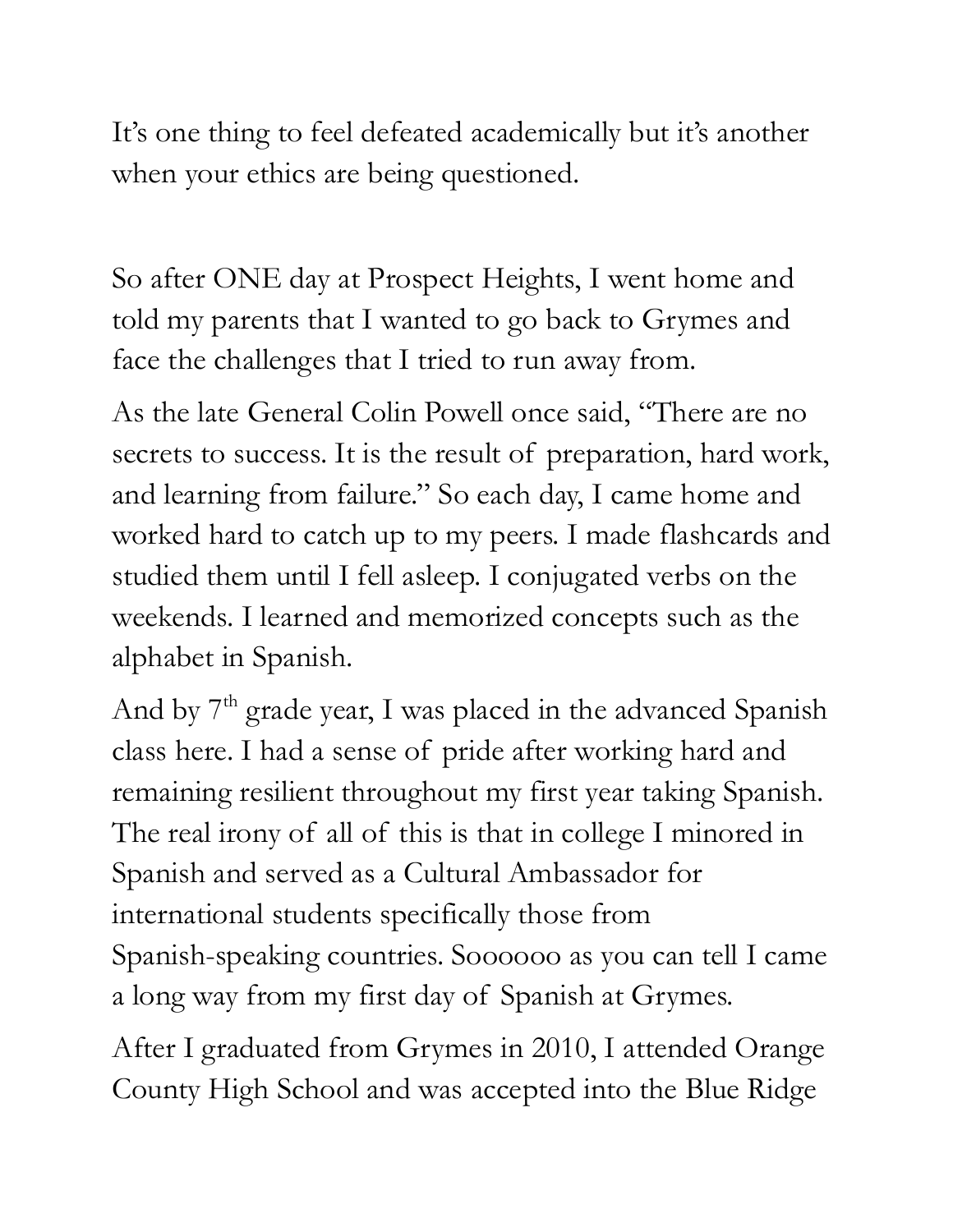Virtual Governor School program that they offered. As I began my courses there, I realized that Grymes had definitely given me the upper hand in public speaking, course work, and how to effectively communicate with my teachers.

Now, I'm sure at this point it has been a reoccurring theme to each of you that Grymes has prepared us all for High School but I am here to say that Grymes actually laid down the foundation for my entire life. Allow me to explain this briefly.

As my years at high school came to a close and I embarked on my journey as a first generation college student, it was Grymes that I had to thank for what I had become. When I started at VCU, I knew in order to get the best out of my experience that I had get involved. I quickly became a key leader on the campus which required skills that I know I wouldn't have possessed if it weren't for Grymes.

As time passed, I knew that I wanted to join a sorority but like many of the things I wanted to accomplish in life such as attending college, I would be the first to embark on it in my family. And although I come from a very supportive family, many of the barriers I broke came with struggles that I knew I had to face alone.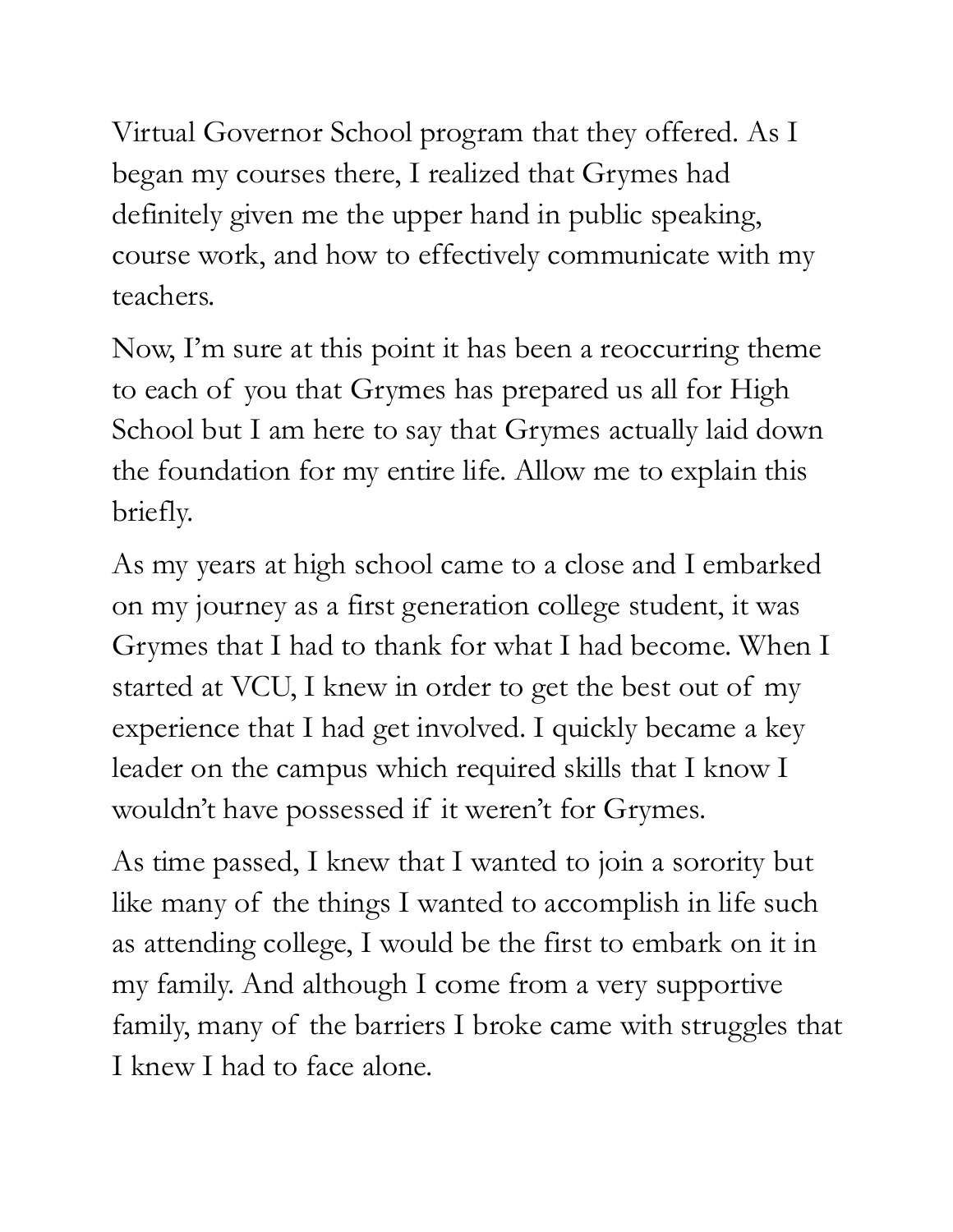So after extensively researching all of the different councils and what each sorority represented, I decided to start attending events for Sigma Gamma Rho Sorority Incorporated at the start of my Junior year. They made it clear at the first event that they wanted all prospective members to practice discretion throughout the entire process and that they were looking only for the best of the best. They wanted your grades, your leadership, and your community service to showcase that you were worthy of being a woman of Sigma. After that event, I knew that if I wanted to do this it was going to take focus and dedication.

At the time, I was taking 20 credits that semester, working part-time, serving in multiple leadership capacities on campus, and interning with Congressman McEachin. So once again I used my boxing gloves that Grymes gave me and faced the challenge. It was a long junior year for me, there were nights where I would call my parents and my husband who was my boyfriend at the time and just cry. And there was absolutely nothing they could do to help me. However, much like my experience with Spanish at Grymes, I knew that if I continued to work hard and remained resilient that I would persevere.

On March 25, 2017 at 7:22pm, I became a member of Sigma Gamma Rho Sorority Incorporated at a showcase in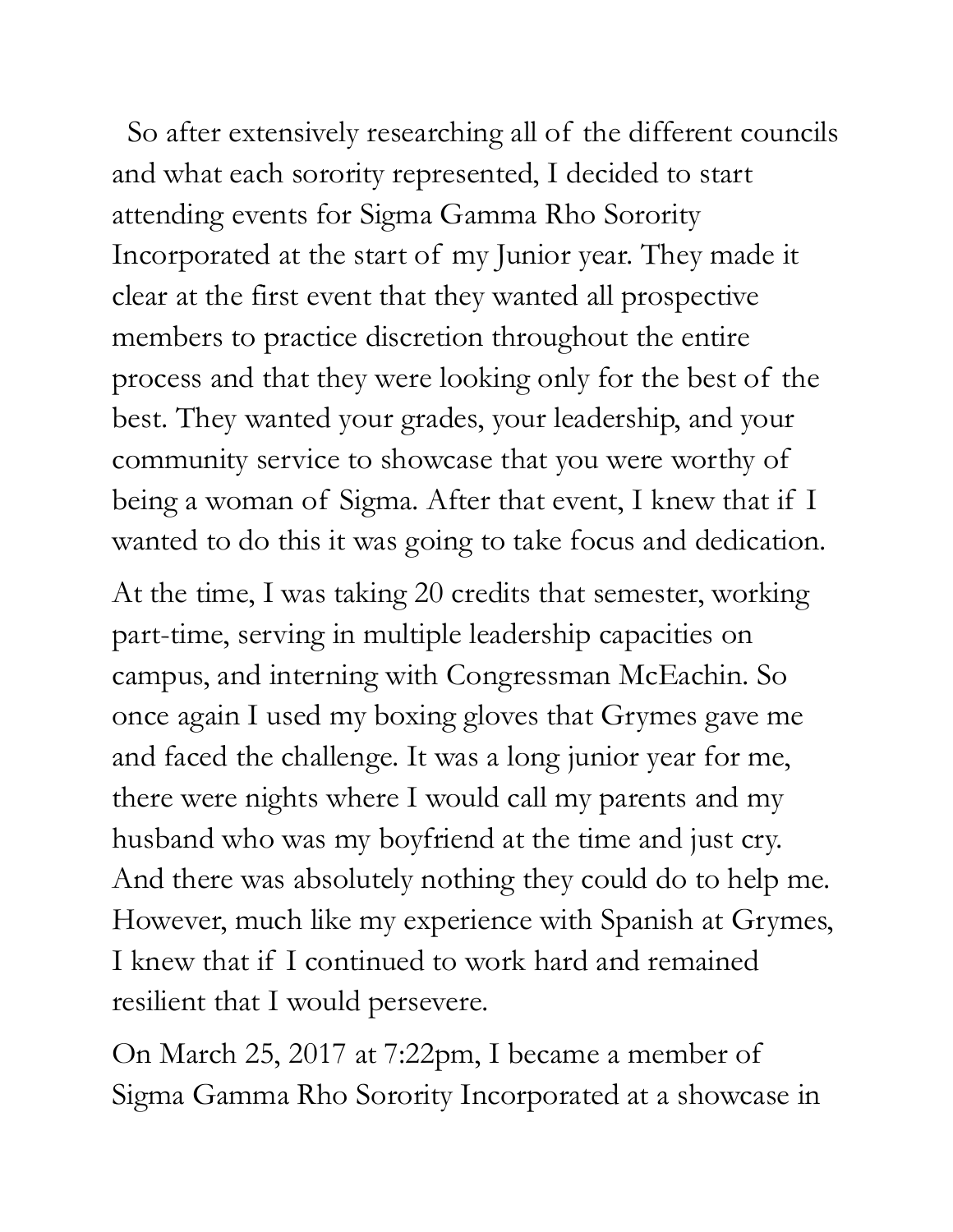which I revealed myself and announced the name in which I was given by my chapter – Opulent Resilience.

Not only did I successfully join my sorority, but I made straight A's that semester, continued to fulfill my duties in my leadership roles, internship and work. After accomplishing all of this and being given a line name of that significance, I knew that there was absolutely nothing that I would encounter in life that I wouldn't be able to achieve.

Let's fast forward again….after I graduated from VCU, it took me approximately a month to receive an offer at my current government job. I went through an extensive hiring process and wasn't sure if I was qualified or not because one requirement was to have 5 years of experience in which I had  $0$ .

On my first day, my supervisor let me know that they favored me over the other candidates despite their level of experience because I was able to elaborate on multiple experiences that demonstrated my resiliency throughout my interviews. At that moment, I wanted to call Grymes, specifically Ms. Bost and thank her for teaching me the importance of being confident and strong whether it was in my speech at Declamation Day or a role in a play.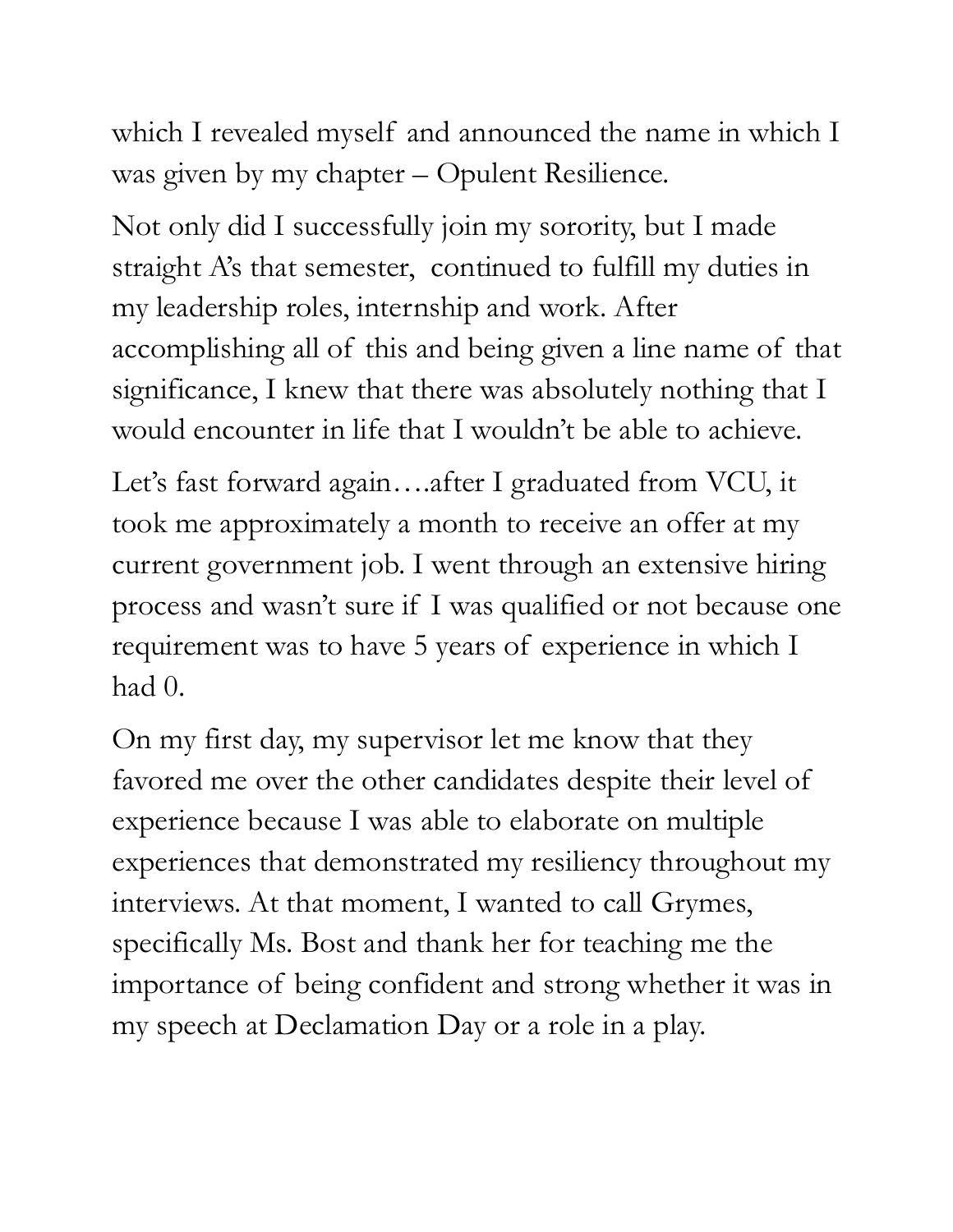Now as many folks begin to retire within my department at work, my supervisor urged me once again earlier this year to apply to the Master of Public Administration program at Virginia Tech. He had been doing so since I started at my job, but I didn't find much interest in it. I already had enough on my plate with working full time, taking courses for my masters at Liberty online, and staying involved in my community. But at the beginning of this year, I decided to stop making excuses and apply. After I received my acceptance at the end of April, I began my courses in July.

My courses have been much more writing intensive in this program, and it has certainly been challenging to balance everything. There are times when I feel like quitting, but I always remind myself that I am not a quitter and think back to my first day of Spanish at Grymes. I currently hold a 4.0 in the program and haven't had to pay one dime for my education at Virginia Tech.

I share all of this with you all to say, that you have been given the opportunity of a lifetime to have received an education from Grymes Memorial School. It doesn't matter if you've been here since Pre-K or 7<sup>th</sup> grade, you are guaranteed to have learned a valuable lesson that will stay with you for the rest of your life. That being said, I would like to leave you with a task as I close and you all get ready